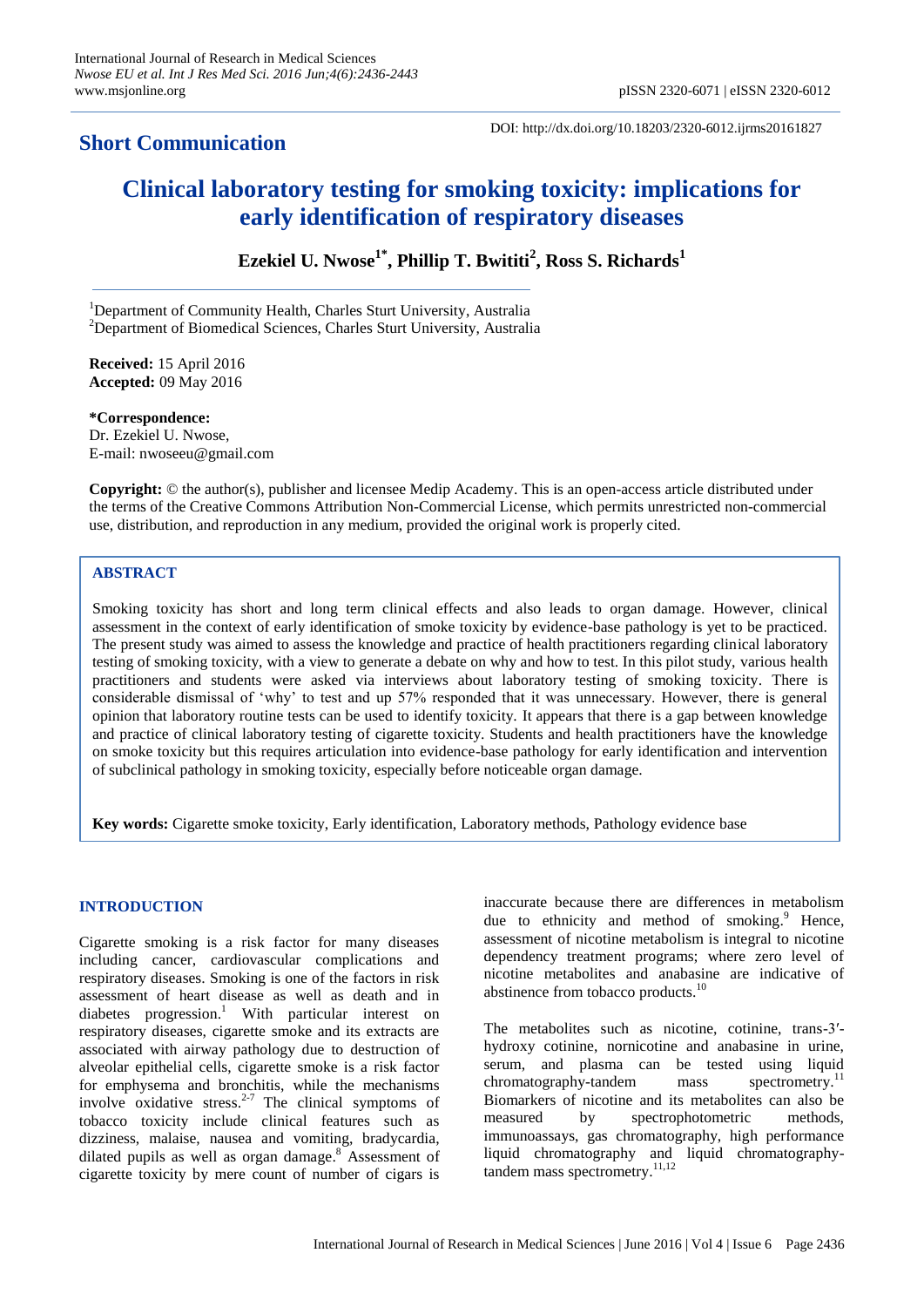While the toxic effects of cigarette toxicity are established, what is probably an issue is early identification of subclinical pathophysiology that has a measurable index as well as evidence base that quitting smoking could improve such subclinical pathology. Given this premise, the objective of this study is to determine the knowledge, attitude and practice of healthcare practitioners; through seven medical laboratory science students on clinical placement. The students were also asked to draw conclusions as comments to responses pooled.

### **METHODS**

#### *Design and setting*

Akin to population based cross sectional questionnaire survey, this study adopted a "practitioner based face-toface survey'.<sup>13</sup> The research setting was Charles Darwin University Medical Laboratory Science clinical placement 2013.

The survey"s questionnaire comprised three open-ended items to ascertain:

- if the clinical laboratory performs tests to demonstrate pathology evidence-base for cigarette toxicity – e.g. as implicated in cancer, heart disease, etc;
- if cigarette toxicity could be tested in the clinical pathology setting;
- why "pathology evidence-base for cigarette toxicity' is not assessed in the clinical diagnostic laboratories.

Seven 3<sup>rd</sup> year Bachelor of Medical Laboratory Science students of Charles Darwin University on clinical placement each interviewed different healthcare practitioners comprising laboratory scientific officers, pathologists, rehabilitation and psychiatry staff. The students were asked to interview at least two professionals, one of which must be a scientist.

#### *Ethical compliance*

This study was performed as research and teaching nexus in a clinical placement setting and the identities of interviewees were unrecorded, except for the profession. The interviews were verbal and responses were written out and submitted through a discussion forum created for the purpose. The students also gave opinions as respondents after the interviews, anonymously through the discussion forum.

#### *Expected outcome*

This was a small sample random opinion poll. It is known that cigarette smoke is toxic and it is a risk factor for several pathologies including respiratory diseases but there is yet to be established routine laboratory testing for cigarette toxicity. What is unknown and the expected outcome of the survey is the opinion of healthcare professionals regarding "clinical laboratory testing for smoking toxicity". Table 1 shows a summary of biomarkers that could be applicable to cigarette smoke toxicity testing. The expected outcome will include the opinion of respondents regarding these biomarkers (Table 1).

#### **Table 1: Handy tests and applicability to smoke toxicity testing.**

| <b>Handy lab</b><br>tests                   | <b>Index</b>                                                            | <b>Expectation</b>                                                                                  |
|---------------------------------------------|-------------------------------------------------------------------------|-----------------------------------------------------------------------------------------------------|
| <b>Full blood</b><br>count <sup>14-17</sup> | <b>WBC</b>                                                              | Leucocytosis                                                                                        |
|                                             | HCT//RBC                                                                | Raised                                                                                              |
|                                             | MCH//MCHC                                                               | Reduced                                                                                             |
| Liver<br>function                           | Plasma protein                                                          | Normal or reduced                                                                                   |
|                                             | Albumin                                                                 | Normal or reduced                                                                                   |
|                                             | $ALP/GGT^{18,19}$                                                       | Raised                                                                                              |
|                                             | ALT/AST <sup>19</sup>                                                   | Varied                                                                                              |
| Renal                                       | $GFR^{20,21}$                                                           | Varied                                                                                              |
| function                                    | Proteinuria                                                             | Varied                                                                                              |
| Lipid<br>$\text{profile}^{22}$              | <b>HDL</b>                                                              | Reduced                                                                                             |
|                                             | Other indices                                                           | Varied                                                                                              |
| Other tests                                 | Folic acid <sup>23</sup>                                                | Reduced                                                                                             |
|                                             | Whole blood<br>viscosity <sup>††</sup>                                  | Raised or normal                                                                                    |
|                                             |                                                                         | Varied: normal to                                                                                   |
|                                             | Sputum<br>microscopy                                                    | bloody and                                                                                          |
|                                             |                                                                         | mucopurulent                                                                                        |
|                                             | Bronchoalveolar                                                         | Eosinophilic                                                                                        |
|                                             | lavage <sup>24</sup><br>$AA$ Carried and results and a $MDM$ for $\sim$ | pneumonia<br>$\mathbf{L} = \mathbf{D} \mathbf{D} \mathbf{C}$ , $\mathbf{L} = \mathbf{L} \mathbf{L}$ |

††Smoking could raise WBV by increasing RBC, but decreases plasma proteins level. 14,25

We have previously demonstrated increased WBV, which was associated with RBC morphological changes. Such changes include abnormal RBC morphology and reduction in biconcave shape and this is attributable to the action of reactive oxygen species that damage the lipid bilayer by peroxidation and oxidation of cytoskeletal proteins.<sup>26,27</sup> Therefore, hyperviscosity is also likely to be contributed to by the RBC becoming less deformable due to the action of oxygen free radicals. It is unlikely the low protein level could negate the raising effect of polycythaemia. Smoke-induced hypoproteinaemia can occur only in association with increased glomerular filtration rate. <sup>21</sup> Therefore, hyperviscosity is expected more often than not.

#### **RESULTS**

Responses from the seven students based on their surveys. All seven scientists and the interviewed pathologists responded that "no" to first question. The summary of common answers to the 2nd and 3rd questions is present (Table 2); as well as summary of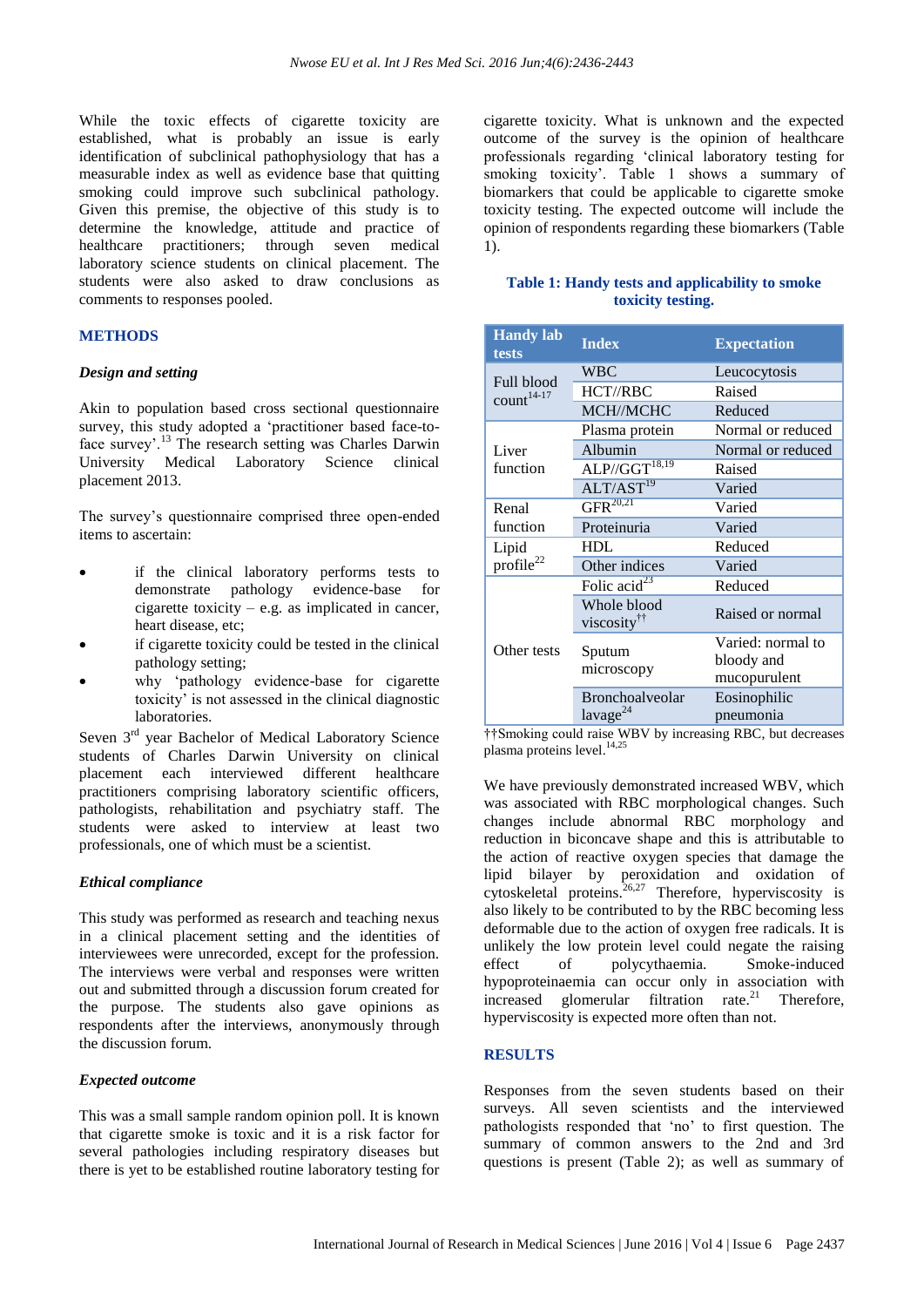reasons argued "against" and "for" cigarette smoke toxicity testing (Table 3).

Discussion with pathologists on "How cigarette toxicity could be tested in the clinical pathology" indicated that carboxyhaemoglobin can be tested to indicate carbon monoxide exposure from smoking. Arterial blood gas tests would show a compensated or uncompensated acidosis state from chronic obstructive pulmonary disease caused by chronic smoking, as a measure of toxic damage to the patient. Electrolytes disturbances such high plasma potassium levels could also suggest acidosis. The symptoms of tobacco toxicity are non-specific hence a panel of tests such as full blood count, liver function tests, electrolytes, urea and creatinine would be required. There is no specific test for cigarette toxicity in histopathology, but for lung damage.

#### **Table 2: Common answers to the survey questions indicating dismissive responses.**

| <b>SN</b>                  | Response to $2nd$ question <sup>†</sup> |                |     |     |     |                                                   | Response to $3^{rd}$ question <sup><math>\ddagger</math></sup> |
|----------------------------|-----------------------------------------|----------------|-----|-----|-----|---------------------------------------------------|----------------------------------------------------------------|
| Scientist ( $n = 7$ )      |                                         | N <sub>0</sub> |     |     | Yes |                                                   | No client, cost inefficient, needs special                     |
|                            |                                         |                |     |     |     |                                                   | equipment, test specificity                                    |
| Pathologist ( $n = 5$ )    |                                         |                |     |     |     |                                                   | Carboxyhaemoglobin, blood gas, serum                           |
|                            | Yes.                                    | $N_{\Omega}$   | Yes | ∗   | Yes | $\ast$                                            | electrolytes, FBC, No specific test for cigarette              |
|                            |                                         |                |     |     |     |                                                   | toxicity in histopathology                                     |
| Pharmacist $(n = 2)$       |                                         | $\ast$         |     | Yes |     | Yes                                               | Test kits are available; salivary & urine cotinine             |
| Rehab/Psychiatry ( $n=2$ ) |                                         |                | Yes |     | ∗   | Lung function $& CO$ breath tests; urine nicotine |                                                                |

†If cigarette toxicity could be tested in the clinical pathology setting; ‡why "pathology evidence-base for cigarette toxicity" is not assessed in the clinical diagnostic laboratories; \*No opinion polled.

#### **Table 3: Reasons adduced against/for cigarette smoke toxicity testing.**

| Five reasons for and against testing                |                                                      |  |  |  |  |
|-----------------------------------------------------|------------------------------------------------------|--|--|--|--|
| <b>Potential tests for</b>                          | <b>Against</b>                                       |  |  |  |  |
| Arterial blood gas for acidosis of COPD             | Lack of specific test                                |  |  |  |  |
| Carboxyhaemoglobin indicates CO exposure            | Lack of demand                                       |  |  |  |  |
| Lung function//breath test                          | Pathology lab not involved in tobacco rehabilitation |  |  |  |  |
| Routine biochemistry & haematology for inflammation | Result may be counter productive                     |  |  |  |  |
| Urine test for anabasine and/or cotinine            | Specialized equipment and staff training required    |  |  |  |  |

Discussion with a medical laboratory scientist on why testing for cigarette toxicity it is not performed in the laboratory indicated that although it could; it was not done since their laboratory did not have clients involved in tobacco rehabilitation programs that require such test; adding that it is cost inefficient to maintain quality assurance and quality controls for a test that will rarely be requested. Another medical laboratory scientist expressed that testing for the cigarette toxicity would require specialized equipment and staff training. A biochemist noted that lack of demand for testing and lack of specific test for cigarette toxicity were barriers in clinical biochemistry.

Further, a rehabilitation staff member advised that one of the best ways to show damage by cigarette smoking is by lung function tests and carbon monoxide breath tests. The former allows the patient to see a graphic display of her/his lung function. The rehabilitation staff member cautioned that measuring nicotine metabolites and finding that the patient can smoke twice as many cigarettes before reaching the same level of toxicity as another patient of different ethnicity, may be counterproductive. Others participants noted that in the laboratory could analyse e.g. urine samples for nicotine and its breakdown products. Anabasine is can be tested for and a positive test would indicate active exposure to nicotine; passive smokers would have a negative result. The participant noted that the excretion of the metabolite the body takes around 2 weeks hence can be used to indicate abstinence of more than 2 weeks.

A pharmacist advised that test kits are available in pharmacies and they measure cotinine, which indicates recent tobacco use. The participant noted that cotinine is measureable in the urine and saliva, 4-7 days following the last use of tobacco depending on the test deployed and the rate of nicotine metabolism by the person being tested and the results are available within 5 minutes.

#### **DISCUSSION**

#### *To test or not to test: a brief debate*

It is submitted by various respondents that laboratory testing (a) such as lung function tests, arterial blood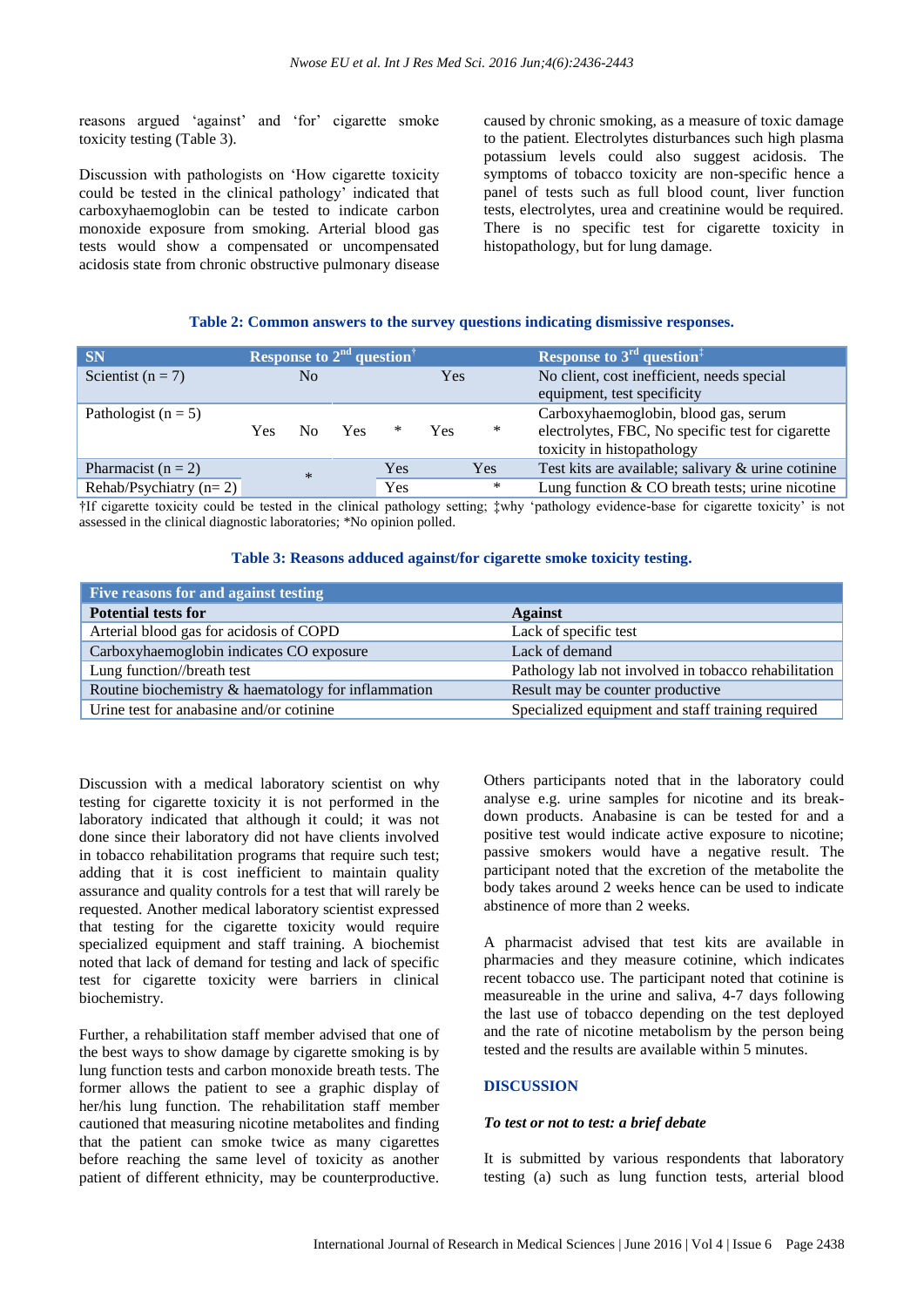gases, sputum microscopy can be useful in diagnosing cigarette toxicity and (b) assessment of toxicity would be beneficial as evidence of smoking exposure. Nicotine metabolites can be tested for in body fluids such as blood, saliva or urine and interestingly such tests are done in research settings, but can be performed at home since point-of-care tests are available in pharmacy stores.<sup>10,11</sup> Perhaps, the debate is; if testing for cigarette toxicity can done at home, why is it not available in the laboratory, where better quality assurance and interpretation of results can be provided. Cigarette toxicity testing is helpful for instance in assessing patients scheduled for surgery or to establish organ transplant eligibility due to increase risk in delayed healing time, infection and thrombosis in nicotine users. 28

Possibly, the responses that were dismissive of the need for laboratory test forgot or ignored the concept of evidence-base pathology for toxicity i.e. the importance of pathology evidence base to demonstrate clinical or subclinical process that may be due to cigarette or other forms of smoking. Based on responses from practitioners, 4/7 students concluded that testing for cigarette smoking toxicities or tobacco metabolites seems to be unnecessary because:

- It is not the level of nicotine that is in the body, it is whether that level causes them to become symptomatic.
- Though, smoking leads to adverse consequences, it does not influence daily performance at work or in everyday situations (for example compared to alcoholism) apart from time lost during "smoking breaks", so there seems to be little need for such tests. Otherwise, in cases of complications, histology section may show smoking cigarettes effects, which could thereby be related to the disease.
- It is not necessary to assess the nicotine and its metabolites since nicotine and cotinine metabolism is affected by various factors including race, age, gender, diet and pregnancy. Furthermore, due to short half-life of nicotine and cotinine, the plasma/urine level only can reflect short-term exposure to tobacco.
- Testing for nicotine and its metabolites as part of dependence/abstinence program is unnecessary if the intention is to support an individual to quit. Individuals do not need a watchdog as part of dependency treatment programs to document abstinence.

Several respondents had the common reasoning that the level of nicotine and its metabolites in the system would not necessarily correlate to an individual"s presenting symptoms as there is variation in the activity of nicotine metabolism between individuals; citing for instance that most long term smokers do not develop lung cancer. Such opinions miss the fact that hyperlipidaemia is asymptomatic hence lipid profile is performed as part of screening for early identification and intervention of heart disease risk.

One of the responses was that there is no specific test for cigarette toxicity in histopathology, but for lung damage. In our opinion, histopathological assessment involving biopsy would be too invasive. Perhaps, haemoximetry are quite sophisticated now, but give a lot of information about lung function and may even be able to identify subclinical pathology in smokers. There is the general opinion that smokers do not need a watchdog, or that the health hazards of cigarette and smoking are known and health workers recommend that the patient quits due to known correlation between smoking and a number of diseases. Perhaps, the question could be "Where is the pathology based evidence for early identification of health risk? – that is, to convince the smoker that some deleterious effect is occurring at subclinical level".

There is bound to be some pathophysiological processes that would occur prior to the overt manifestation of CVD, in a smoker. For instance, cigarette smoking causes a build-up of carboxyhaemoglobin increases whole blood viscosity, which is a vasculopathy. 14

Therefore, it is plausible that laboratory determination of WBV could provide early evidence-base pathology in cigarette smokers prior to development of obvert disease. The imperative of this argument is that WBV can be determined with some limitations from routine full blood counts and liver function tests and the laboratory does not require extra equipment to provide this service. $29,30$ Having said that, the equipment and time required for measurement of whole blood viscosity is not expensive and the value of its measurement in a number of common pathologies is becoming apparent.<sup>26,29</sup>

One respondent expressed that measuring nicotine metabolites is not required to recommend to quit smoking and that telling clients that one cigarette a day will not cause toxicity, as suggested by their metabolite levels, will not help to prevent smoking either.

Against this argument, it is necessary to emphasize evidence-base pathology for early identification and intervention i.e. laboratory test to determine level of subclinical pathology or toxicity. Further, if assessment of cigarette toxicity by counting "number of cigars/day" is inaccurate because there are differences in metabolism due to ethnicity and method of smoking [9], then an alternative method such laboratory evaluation of the metabolic effect e.g. WBV need to be advocated.

#### *Implication for rehabilitation practice*

In the words of a Consultant Psychiatrist, the concept of laboratory testing for cigarette toxicity is interesting. In the words of a Consultant Psychiatrist (Personal Communications: 20th February 2014): If it is developed to a point where it becomes possible to grade the degree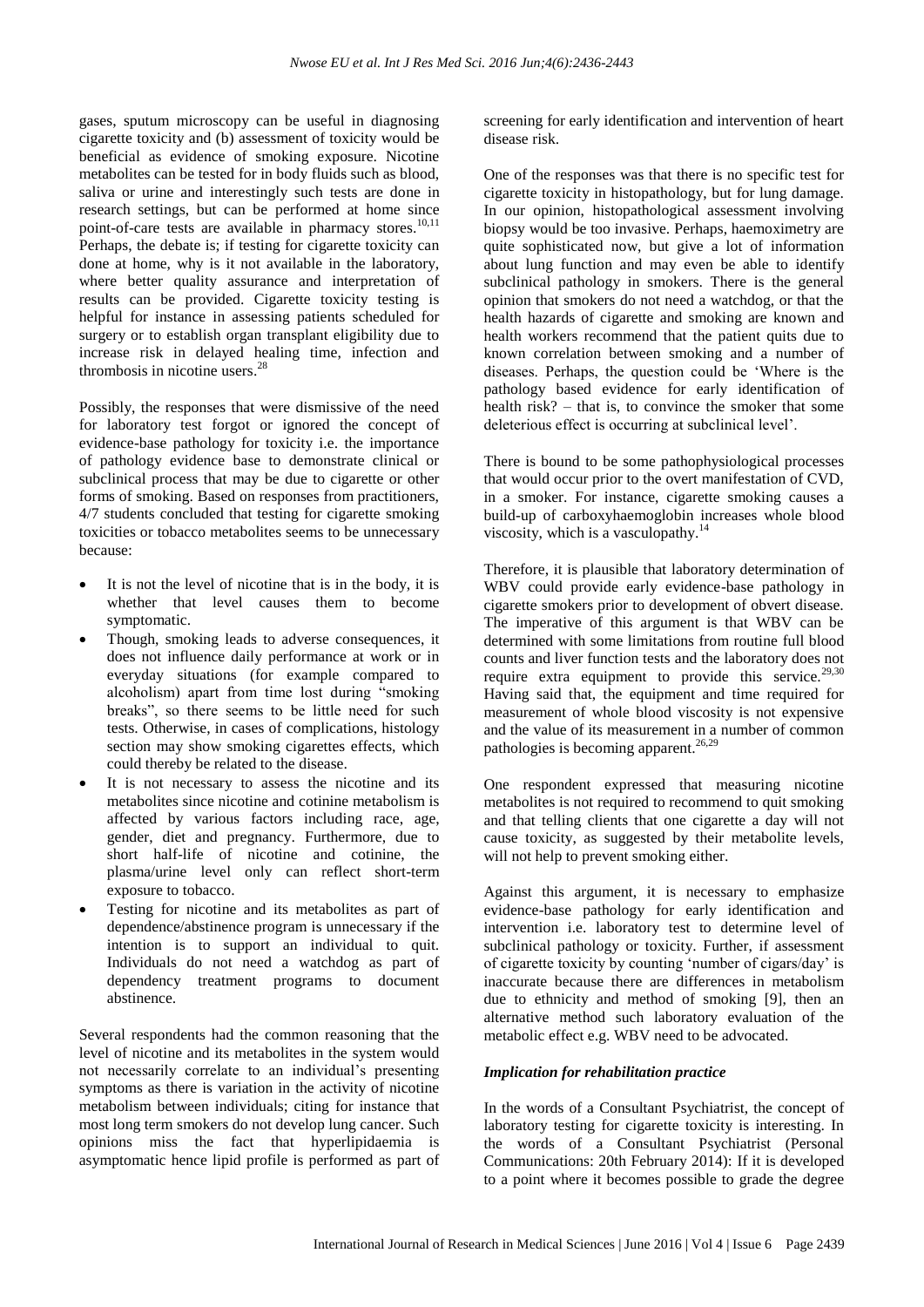of dependence/toxicity based on laboratory assay; this will be handy as it will guide on withdrawal or cessation of nicotine, especially in acute care and psychiatric facilities, where cigarettes smoking is banned. If we can grade; it helps us determine how much of nicotine replacement to give to manage the withdrawal effects, which are troublesome in such settings

#### *Implications for respiratory diseases*

Beside the poll responses reported here, it is quite unfortunate to note that laboratory analyses are considered unhelpful in diagnosis of drug-induced pulmonary diseases. <sup>24</sup> This is probably due to failure to define the pathophysiology associated with the disease. That is, it is unthoughtful to dismiss the significance of laboratory tests, knowing that bronchoalveolar lavage (BAL) can contribute to the expected clinicopathologic pattern of a given drug-induced lung disease such as identifying eosinophils in a drug-induced eosinophilic pneumonia.<sup>24</sup> The implication is that eosinophilic pneumonia is associated with cigarette smoking.<sup>31-34</sup> Indeed, it is very plausible that BAL may be useful for screening early or subclinical respiratory diseases among cigarette smokers. <sup>35</sup> Respiratory diseases are also associated with rheological properties of blood, which in turn constitute subclinical vasculopathy with known laboratory biomarkers and cigarette smoke.<sup>36-39</sup> The obvious implication is that haemorrheological indices such as whole blood viscosity could be used to screen for early or subclinical respiratory disease before obvert symptoms occur.

#### *Laboratory monitoring of therapeutic smoking*

There is no argument over the dangers of cigarette smoking, but the smoker's paradox.<sup>40,41</sup> Cannabis contains δ-9-tetrahydrocannabinol that is associated with alleviation of pain and has been used therapeutically in various cultures for medicinal purposes.

Besides being illegal to possess and use in various countries, cannabis smoking has adverse effects that include increase in heart rate and instability of blood pressure and it also contains similar toxic compounds present in cigarette smoke.<sup>42</sup>

Especially, there is the call for health practitioners to clearly and convincingly present the data concerning the adverse effects of smoking, as well as the dangers of exposure to environmental smoke, in order to make patients aware that breaking their addiction will not only be beneficial for their own health.<sup>43</sup>

Further, the smoker"s paradox acknowledges the substantial benefits of therapeutic smoking, which has contributed to adoption of therapeutic smoking and development of new drugs. 40-45 Therefore, there are justifiable reasons for clinical laboratory testing of smoking toxicity not limited to evidence-based pathology for early identification and intervention of subclinical pathology in smokers but also laboratory monitoring of therapeutic smoking.

#### *Implication for low-mid income communities*

It is known that cigarette smoke constitutes chemicals, containing free radicals and oxidants. <sup>46</sup> Smoking may therefore enhance oxidative stress possibly through the production of reactive oxygen species radicals in cigarette tar and smoke but also weakening of the antioxidant systems. <sup>47</sup> Further, there is no doubt that passive smoke equally induces oxidative stress in humans. <sup>48</sup> The issue being brought to the fore is the ignorance or lack of evidence-base pathology in clinical assessment, especially of non-smokers.

That is, passive smokers and non-smoking individuals exposed to domestic and other types of smoke are not correctly classified despite the knowledge that they may have oxidative stress associated with smoking. While this issue is worse for low-mid income countries and even rural communities of high income societies where laboratory services such as blood gas and respiratory function tests are unavailable, the situation can be managed if inexpensive and simple tests such as WBV (using chart method) is adopted; bearing in mind that most laboratories can run full blood counts and liver function tests.

#### *Further implications*

Air pollution that comes from different sources is a problem in both high income and low income communities. For instance, fumes from diesel engines can cause chronic obstructive pulmonary disease [49], and this is probably more prevalent in high income communities. In developing countries, smoke from burning of solid fuels indoors (the common practice in low-mid income societies is a serious threat to health of women and children. 50-52

This includes heating, lighting and cooking using firewood and as kerosene. Oxidative damage has been implicated in many diseases and it seems that the mechanism of air pollution-induced health effects involves oxidative stress. <sup>53</sup> Increased malondialdehyde level in breath after experimentally exposing adult human subjects to wood smoke is an example of this effect. $50$ Therefore, it is desirable that the dangers of air-pollution smoke are determined when the concept of testing for cigarette smoke toxicity is accepted as important.

#### **CONCLUSION**

In regards to "clinical laboratory testing for cigarette toxicity", two summary points are pertinent. First, it is easy and plausible to rationalise why such test seems unnecessary. However, such a dismissive argument undermines the relevance of the pathology evidence base,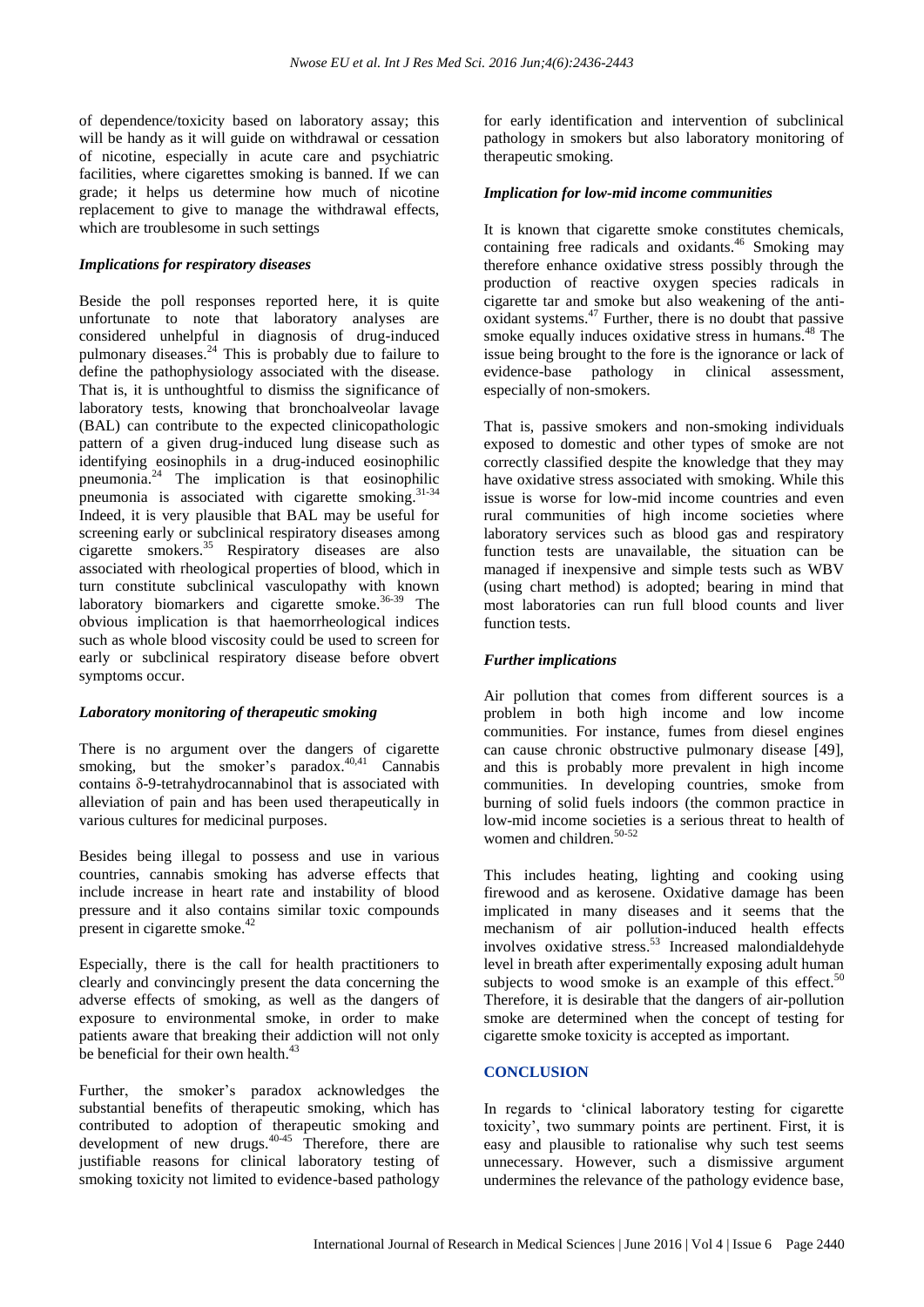including the concept of diagnosis and management of diseases by laboratory methods. It also means failure to identify the role of medical scientist, in the fight against smoking and its deleterious effects. Secondly, some tests have been identified that could be appropriate to assess cigarette toxicity and this brief survey report puts them into context for useful pathology evidence based practice.

#### **ACKNOWLEDGEMENTS**

The authors wish to acknowledge all Bachelor of Medical Laboratory Science 'Clinical Placement of year 2013' students from Charles Darwin University, who participated in polling opinions from health practitioners.

*Funding: No funding sources Conflict of interest: None declared Ethical approval: Not required*

#### **REFERENCES**

- 1. D"Agostino RB, Vasan RS, Pencina MJ, Wolf PA, Cobain M, Massaro JM, Kannel WB: General Cardiovascular Risk Profile for Use in Primary Care: The Framingham Heart Study. Circulation. 2008;117(6):743-53.
- 2. Fan H, Bobek LA. Regulation of human MUC7 mucin gene expression by cigarette smoke extract or cigarette smoke and Pseudomonas aeruginosa lipopolysaccharide in human airway epithelial cells and in MUC7 transgenic mice. The open respiratory medicine journal. 2010;4:63-70.
- 3. Kosmider B, Messier EM, Chu HW, Mason RJ. Human alveolar epithelial cell injury induced by cigarette smoke. PLoS One. 2011;6(12):e26059.
- 4. Clauss M, Voswinckel R, Rajashekhar G, Sigua NL, Fehrenbach H, et al: Lung endothelial monocyteactivating protein 2 is a mediator of cigarette smokeinduced emphysema in mice. J Clin Invest. 2011;121(6):2470-9.
- 5. Mossman BT, Lounsbury KM, Reddy SP: Oxidants and signaling by mitogen-activated protein kinases in lung epithelium. American journal of respiratory cell and molecular biology. 2006;34(6):666-9.
- 6. Jiao ZX, Ao QL, Xiong M: Cigarette smoke extract inhibits the proliferation of alveolar epithelial cells and induces apoptosis. Sheng Li Xue Bao. 2006;58(3):244-54.
- 7. Gensch E, Gallup M, Sucher A, Li D, Gebremichael A, Lemjabbar H, et al: Tobacco smoke control of mucin production in lung cells requires oxygen radicals AP-1 and JNK. J Biol Chem. 2004;279(37):39085-93.
- 8. Furer V, Hersch M, Silvetzki N, Breuer GS, Zevin S. Nicotiana glauca (tree tobacco) intoxication-two cases in one family. J Med Toxicol. 2011;7(1):47-51.
- 9. Benowitz NL, Hukkanen J, Jacob PI. Nicotine Chemistry, Metabolism, Kinetics and Biomarkers. In: Nicotine Psychopharmacology. Edited by

Henningfield J, London E, Pogun S, vol. 192: Springer Berlin Heidelberg. 2009;29-60.

- 10. Moyer TP, Charlson JR, Enger RJ, Dale LC, Ebbert JO, Schroeder DRet al. Simultaneous analysis of nicotine, nicotine metabolites, and tobacco alkaloids in serum or urine by tandem mass spectrometry, with clinically relevant metabolic profiles. Clin Chem. 2002;48(9):1460-71.
- 11. Yue B, Kushnir MM, Urry FM, Rockwood AL. Quantitation of nicotine, its metabolites, and other related alkaloids in urine, serum, and plasma using LC-MS-MS. Methods in molecular biology (Clifton, NJ). 2010,603:389-98.
- 12. Tricker AR: Biomarkers derived from nicotine and its metabolites: a review. Beitrage zur Tabakforschung International/Contributions to Tobacoo Research. 2006,22(3):147-75.
- 13. Warren FC, Abel G, Lyratzopoulos G, Elliott MN, Richards S, Barry HE, et al. Characteristics of service users and provider organisations associated with experience of out of hours general practitioner care in England: population based cross sectional postal questionnaire survey. BMJ 2015, 350:h2040.
- 14. Galea G, Davidson RJ. Haematological and haemorheological changes associated with cigarette smoking. J Clin Pathol. 1985,38(9):978-84.
- 15. Salamzadeh J. The hematologic effects of cigarette smoking in healthy men volunteers. Iranian Journal of Pharmaceutical Research. 2004, 3(Suppl 2):41.
- 16. Passamonti F: How I treat polycythemia vera. Blood 2012;120(2):275-84.
- 17. D'Souza SW, Black PM, Williams N, Jennison RF: Effect of smoking during pregnancy upon the haematological values of cord blood. British journal of obstetrics and gynaecology. 1978;85(7):495-9.
- 18. Wannamethee SG, Shaper AG. Cigarette smoking and serum liver enzymes: the role of alcohol and inflammation. Annals of Clinical Biochemistry. 2010;47(4):321-6.
- 19. Whitehead TP, Robinson D, Allaway SL: The effects of cigarette smoking and alcohol consumption on serum liver enzyme activities: a dose-related study in men. Ann Clin Biochem. 1996;33( Pt 6):530-5.
- 20. Garcia-Esquinas E, Loeffler LF, Weaver VM, Fadrowski JJ, Navas-Acien. A: Kidney function and tobacco smoke exposure in US adolescents. Pediatrics. 2013;131(5):e1415-23.
- 21. Noborisaka Y, Ishizaki M, Nakata M, Yamada Y, Honda R, Yokoyama H, et al. Cigarette smoking, proteinuria, and renal function in middle-aged Japanese men from an occupational population. Environmental health and preventive medicine 2012;17(2):147-56.
- 22. Muniyappa R, Sable S, Ouwerkerk R, Mari A, Gharib AM, Walter M et al: Metabolic effects of chronic cannabis smoking. Diabetes Care. 2013;36(8):2415-22.
- 23. Erdemir EO, Bergstrom J. Relationship between smoking and folic acid, vitamin B12 and some haematological variables in patients with chronic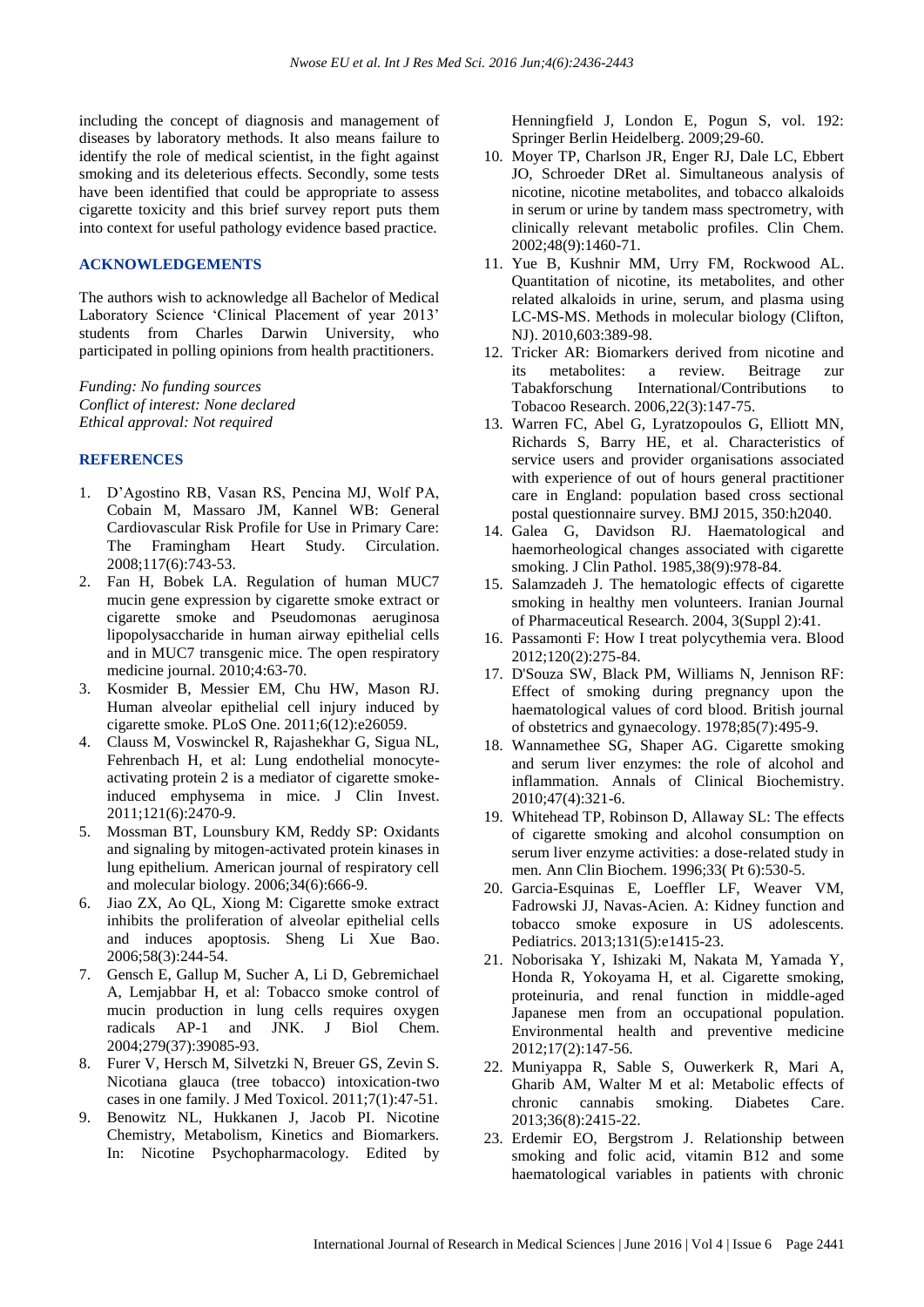periodontal disease. J Clin Periodontol. 2006;33(12):878-84.

- 24. Byrd RP: Drug-induced pulmonary toxicity. Medscape 2015.
- 25. Jang ES, Jeong SH, Hwang SH, Kim HY, Ahn SY, Lee J, et al: Effects of coffee, smoking, and alcohol on liver function tests: a comprehensive crosssectional study. BMC gastroenterology. 2012;12:145.
- 26. Gyawali P, Richards RS, Nwose EU, Bwititi PT. Whole-blood viscosity and metabolic syndrome. Clinical Lipidology. 2012;7(6):709-19.
- 27. Gyawali P, Richards RS, Bwititi PT, Nwose EU: Association of abnormal erythrocyte morphology with oxidative stress and inflammation in metabolic syndrome. Blood cells, molecules & diseases 2015.
- 28. Kwiatkowski TC, Hanley EN, Jr., Ramp WK: Cigarette smoking and its orthopedic consequences. American journal of orthopedics (Belle Mead, NJ) 1996;25(9):590-7.
- 29. Nwose EU: Whole blood viscosity assessment issues I: Extrapolation chart and reference values. North Am J Med Sci. 2010;2(4):165-9.
- 30. Nwose EU, Butkowski EG. Algorithm for whole blood viscosity: Implication for antiplatelet bleeding risk assessment. Austr J Med Sc. 2013;34(2):50-5.
- 31. Shiota Y, Kawai T, Matsumoto H, Hiyama J, Tokuda Y, Marukawa M, et al. Acute eosinophilic pneumonia following cigarette smoking. Internal medicine (Tokyo, Japan). 2000;39(10):830-3.
- 32. Shintani H, Fujimura M, Yasui M, Ueda K, Kameda S, Noto M, et al. Acute eosinophilic pneumonia caused by cigarette smoking. Internal medicine (Tokyo, Japan). 2000;39(1):66-8.
- 33. Shorr AF, Scoville SL, Cersovsky SB, Shanks GD, Ockenhouse CF, Smoak BL, et al. Acute eosinophilic pneumonia among US Military personnel deployed in or near Iraq. Jama. 2004;292(24):2997-3005.
- 34. Natarajan A, Shah P, Mirrakhimov AE, Hussain N. Eosinophilic pneumonia associated with concomitant cigarette and marijuana smoking. BMJ case reports. 2013, 2013.
- 35. Caminati A, Cavazza A, Sverzellati N, Harari S. An integrated approach in the diagnosis of smokingrelated interstitial lung diseases. European respiratory review: an official journal of the European Respiratory Society. 2012;21(125):207-17.
- 36. Tazbirek M, Slowinska L, Kawalski M, Pierzchala W. The rheological properties of blood and the risk of cardiovascular disease in patients with obstructive sleep apnea syndrome (OSAS). Folia histochemica et cytobiologica / Polish Academy of Sciences, Polish Histochemical and Cytochemical Society. 2011;49(2):206-10.
- 37. Liak C, Fitzpatrick M. Coagulability in obstructive sleep apnea. Canadian respiratory journal : journal of the Canadian Thoracic Society. 2011;18(6):338-48.
- 38. Yarnell JW, Sweetnam PM, Rogers S, Elwood PC, Bainton D, Baker IA, et al. Some long term effects

of smoking on the haemostatic system: a report from the Caerphilly and Speedwell Collaborative Surveys. J Clin Pathol. 1987;40(8):909-13.

- 39. Jefferis BJ, Lowe GD, Welsh P, Rumley A, Lawlor DA, Ebrahim S, et al: Secondhand smoke (SHS) exposure is associated with circulating markers of inflammation and endothelial function in adult men and women. Atherosclerosis. 2010;208(2):550-6.
- 40. Aune E, Roislien J, Mathisen M, Thelle DS, Otterstad JE. The "smoker's paradox" in patients with acute coronary syndrome: a systematic review. BMC medicine. 2011;9:97.
- 41. Rahn EJ, Hohmann AG. Cannabinoids as pharmacotherapies for neuropathic pain: from the bench to the bedside. Neurotherapeutics : the journal of the American Society for Experimental NeuroTherapeutics. 2009;6(4):713-37.
- 42. Leung L. Cannabis and its derivatives: review of medical use. Journal of the American Board of Family Medicine : JABFM. 2011;24(4):452-62.
- 43. Sikorska-Jaroszynska MH, Mielnik-Blaszczak M, Krawczyk D, Nasilowska-Barud A, Blaszczak J. Passive smoking as an environmental health risk factor. Annals of agricultural and environmental medicine : AAEM. 2012;19(3):547-50.
- 44. Chaplan SR, Eckert WA, Carruthers NI. Drug Discovery and Development for Pain. In: Translational Pain Research: From Mouse to Man. Edited by Kruger L, Light AR. Boca Raton, FL: CRC Press; 2010.
- 45. Quik M, Perez XA, Bordia T: Nicotine as a potential neuroprotective agent for Parkinson's disease. Movement disorders: official journal of the Movement Disorder Society. 2012;27(8):947-57.
- 46. Tavilani H, Nadi E, Karimi J, Goodarzi MT. Oxidative stress in COPD patients, smokers and nonsmokers. Respir Care. 2012;57(12):2090-94.
- 47. Burlakova EB, Zhizhina GP, Gurevich SM, Fatkullina LD, Kozachenko AI, Nagler LG, et al. Biomarkers of oxidative stress and smoking in cancer patients. Journal of cancer research and therapeutics. 2010;6(1):47-53.
- 48. Kato T, Inoue T, Morooka T, Yoshimoto N, Node K: Short-term passive smoking causes endothelial dysfunction via oxidative stress in nonsmokers. Can J Physiol Pharmacol. 2006;84(5):523-9.
- 49. Hart JE, Eisen EA, Laden F. Occupational diesel exhaust exposure as a risk factor for chronic obstructive pulmonary disease. Current opinion in pulmonary medicine. 2012;18(2):151-4.
- 50. Barregard L, Sallsten G, Andersson L, Almstrand AC, Gustafson P, Andersson M, et al. Experimental exposure to wood smoke: effects on airway inflammation and oxidative stress. Occup Environ Med. 2008:65(5):319-24.
- 51. Moulton PV, Yang W. Air pollution, oxidative stress, and Alzheimer's disease. Journal of environmental and public health. 2012;2012:472751.
- 52. Lopez AD, Mathers CD, Ezzati M, Jamison DT, Murray CJ. Global and regional burden of disease